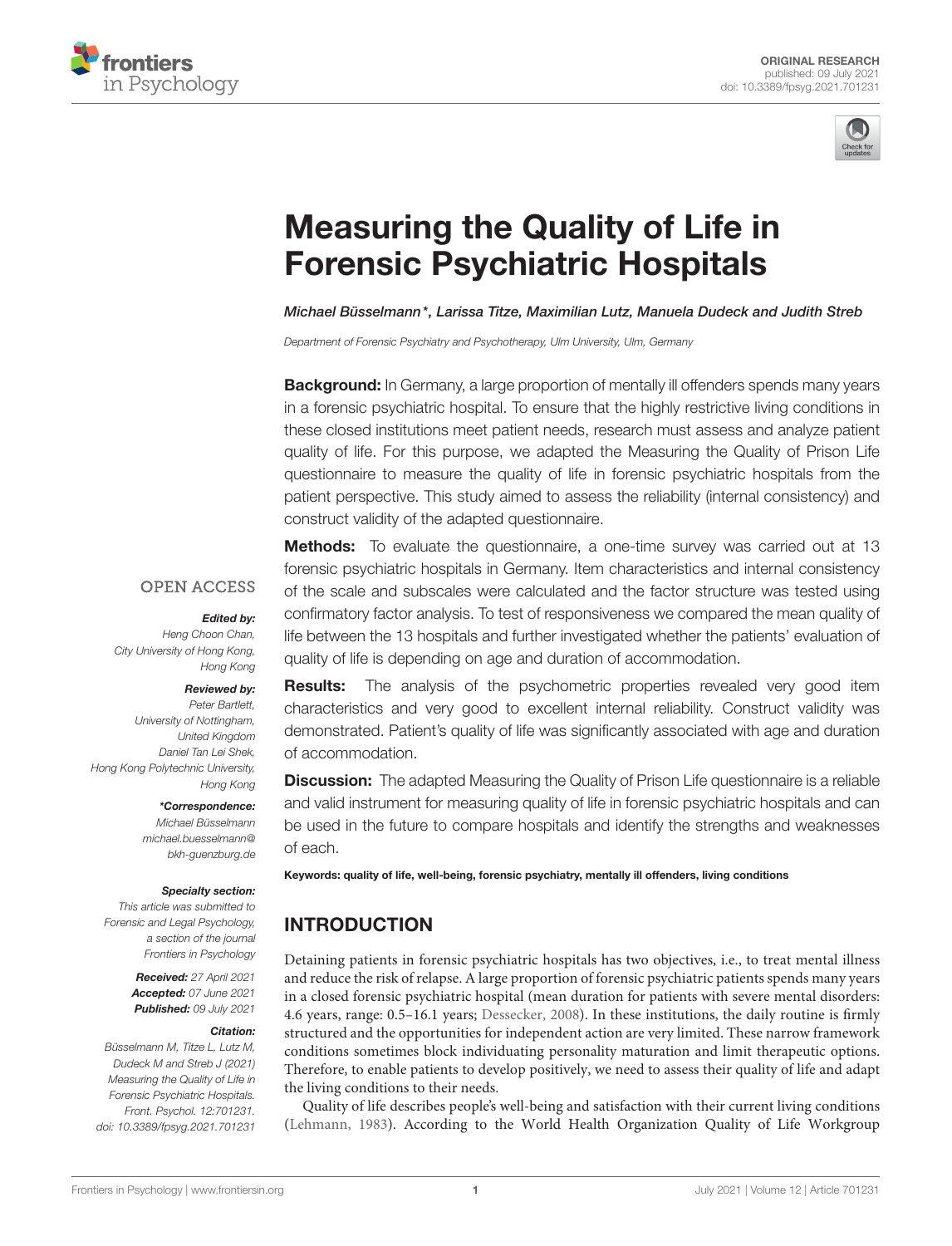(WHOQOL), quality of life is defined as "an individual's perception of their position in life in the context of the culture and value systems in which they live and in relation to their goals, expectations, standards and concerns. It is a broad ranging concept affected in a complex way by the person's physical health, psychological state, personal beliefs, social relationships and their relationships to salient features of their environment" [\(Whoqol Group, 1995\)](#page-7-0). Most authors consider quality of life as a multidimensional concept that includes both objective (e.g., health, income) and subjective indicators (e.g., satisfaction with social relations).

Experience from hospital practice shows, that patients evaluate their quality of life in forensic psychiatric hospitals quite differently. Some experience their detainment as unpleasant and negative, whereas others find the structured environment to be beneficial and protective. Given this potential range of subjective experiences, the present study aimed to develop and evaluate a questionnaire for mentally ill offenders that measures the quality of life in forensic psychiatric hospitals. The questionnaire "Measuring the Quality of Prison Life" (MQPL) by [Liebling et al.](#page-6-2) [\(2011\)](#page-6-2), which was designed for use in correctional facilities, served as a template. Liebling et al. used a bottom-up approach, i.e. they accompanied inmates in five different prisons for a year, had numerous conversations with them and thus gained insight into the issues that were relevant to them. From their observations at the grassroots level, they created a questionnaire with over 100 items, which was subsequently evaluated and validated in various prisoner populations  $(N = 1,147)$ . In this way, Liebling's working group succeeded in identifying and statistically recording the parameters that were particularly important in the prisoners' daily lives. The questionnaire is now used worldwide and results are available from England, Spain, Norway, Sweden, Australia, Kosovo, and New Zealand (e.g., [Leeson et al., 2015;](#page-6-3) [Skar et al., 2019\)](#page-6-4).

Liebling et al. found large differences between individual prisons with regard to prisoner's well-being and their current psychological distress [\(Liebling, 2009;](#page-6-5) [Crewe et al., 2015\)](#page-6-6). For example, some institutions are experienced as being more punitive than others. Significant correlations were also found between inmates' quality of life and the suicide rates in the respective institutions [\(Liebling et al., 2005\)](#page-6-7). A study from Norway by [Johnsen et al. \(2011\)](#page-6-8), examined the influence of prison size on inmates' evaluation of quality of life and found that they rated it most positively in prisons with fewer than 50 inmates [\(Johnsen et al., 2011\)](#page-6-8). [Skar et al. \(2019\)](#page-6-4) performed a study in a prison in Kosovo to investigate whether inmates' quality of life was associated with their mental health and the level of violence. They found a significant negative relationship between anxious symptoms, physical and psychological violence and quality of life [\(Skar et al., 2019\)](#page-6-4).

Numerous studies have examined quality of life among prison inmates, and research on quality of life in forensic psychiatric hospitals is also making progress [\(Radoschewski,](#page-6-9) [2000;](#page-6-9) [Nieuwenhuizen et al., 2002;](#page-6-10) [Schalast et al., 2008;](#page-6-11) [Vorstenbosch et al., 2014;](#page-7-1) [Tonkin, 2016\)](#page-7-2). However, only a small proportion of the studies focus on quality of life as a multidimensional construct that covers both objective living conditions and subjective well-being. [Sampson et al. \(2016\)](#page-6-12) compared forensic psychiatric care in 18 European countries by conducting interviews with mental health experts. They concluded that improving the well-being and quality of life of long-term housed patients was essential for treatment (Sampson et al., [2016\)](#page-6-12). Two studies from the Netherlands showed that patients' own assessment of quality of life and the way staff assess patients' quality of life diverge [\(Schel et al., 2015;](#page-6-13) de Vries et al., [2016\)](#page-6-14) and [Büsselmann et al. \(2020\)](#page-6-15) revealed that the social aspects of quality of life of forensic psychiatric patients are associated with suicidal thoughts, the severity of depressive symptoms and hopelessness.

The aims of the present study were threefold: First, the Measuring the Quality of Prison Life questionnaire (Liebling et al., [2011\)](#page-6-2) should be translated into German and adapted to the living conditions of forensic psychiatric hospitals to assess the quality of life of forensic psychiatric patients, including adding items on patient-therapist relationships. Second, for the psychometric evaluation of our adapted questionnaire, a onetime survey was carried out at 13 forensic psychiatric hospitals. The reliability of the main scale and subscales should be determined using internal consistency and the construct validity should be tested by means of a confirmatory factor analysis. Third, to test of responsiveness, it should be investigated whether significant differences can be found between different forensic hospitals or between different patient groups (older vs. younger, patients with long and patients with short length of stay).

# MATERIALS AND METHODS

#### Sample

A total of 255 forensic psychiatric patients (25 women, 230 men) took part in the study; however the data of 25 patients were excluded from the analysis because too many values were missing. All patients were detained according to Section 63 (severe mental disorder,  $n = 81$ ; 35%) or Section 64 (substance use disorder,  $n = 149$ ; 65%) of the German penal code.

An overview of sociodemographic and forensic-psychiatric characteristics of the two subsamples of patients (i.e., those with severe mental disorders and those with substance use disorders) is shown in **[Table 1](#page-2-0)**.

# Assessment of Socio-Demographic, Hospital, and Legal Data

Patients were asked for the following information: gender, age, highest school leaving certificate, duration of actual detention, diagnosis, legal terms of detaining, index offense, and level of movement allowed.

## Measuring the Quality of Life

With kind permission of the authors, we translated the MQPL questionnaire [\(Liebling et al., 2011\)](#page-6-2) into German. The original questionnaire consists of 128 items and covers both positive and negative living conditions of inmates. Because the MQPL questionnaire is tailored to the needs of prison inmates, the items related to therapeutic help and support were inappropriate for forensic psychiatric patients and were omitted. Instead,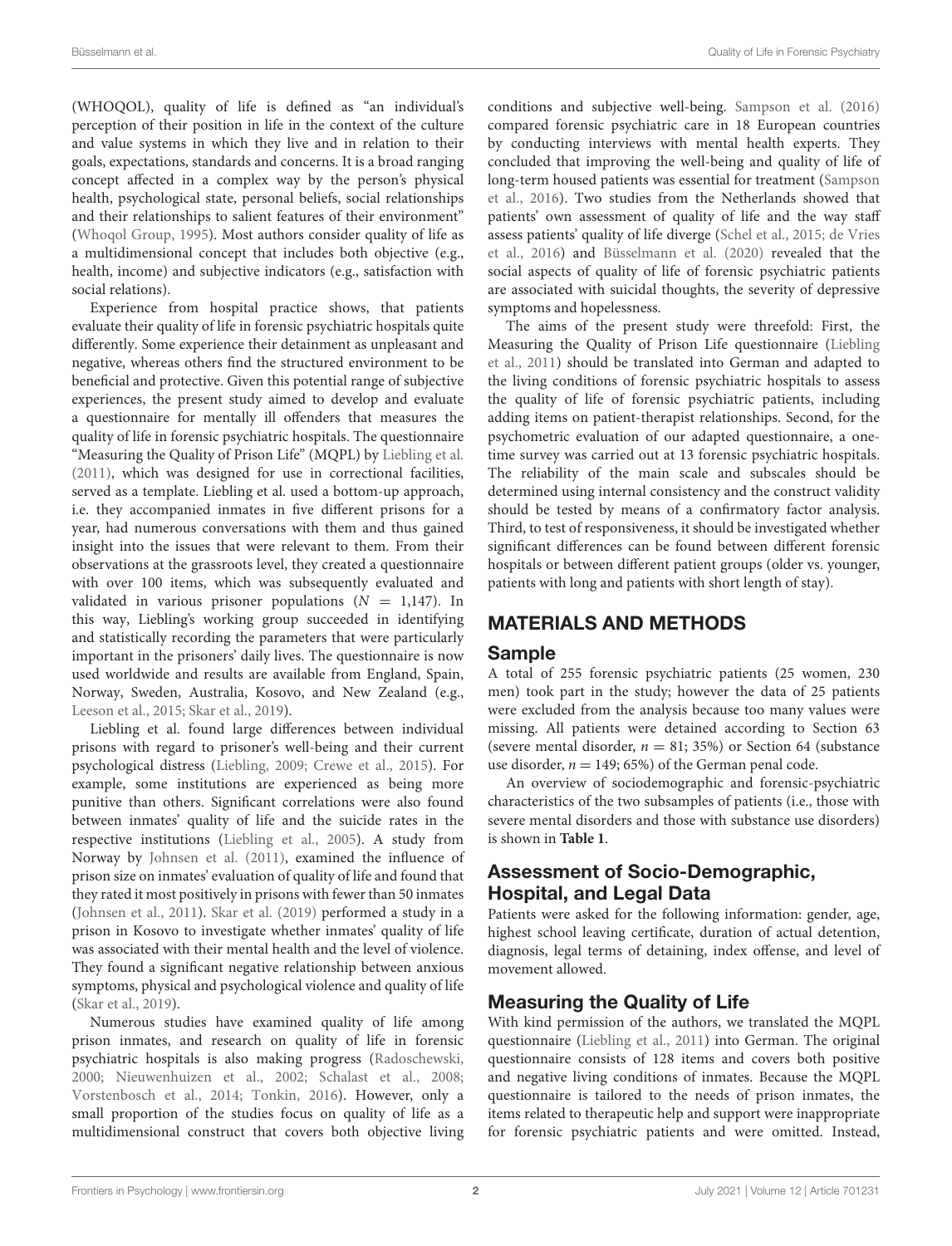we drew on our own prior work, the Questionnaire for Investigating Therapeutic Alliance in Forensic Setting (FTBF; [Vasic et al., 2015\)](#page-7-3). The FTBF takes into account the formal and infrastructural characteristics of forensic psychiatric hospitals. We adopted items on the patient-therapist relationship and satisfaction with the therapeutic process. The adapted version, named aMQPL, consisted of 73 items, which were assigned to 14 subscales: entry in forensic psychiatry, relationship with fellow inmates, relationship with caregivers, relationship with therapists, family contact, respect, fairness, transparency of procedures and decisions, safety, quality of accommodation, therapeutic options/personal development, suicide prevention, drug consumption and treatment of foreign patients. The items were answered on a five-point-Likert scale  $(1 =$  totally disagree; 5  $=$  totally agree). To evaluate the questionnaire, we calculated the mean score for the subscales and the total score. The higher the respective mean score was, the more positive patients rated the specific aspects of their quality of life (reflected by the subscales) or their overall quality of life (reflected by the total score).

## Procedure

From February to November 2018 we recruited  $N = 255$  forensic patients in 13 out of 14 Bavarian (German) forensic hospitals. The patients were informed about the aim and procedure of the study and about the fact that neither participation nor nonparticipation would have any advantages or disadvantages with respect to their treatment. In addition, they were not offered either payment or other forms of compensation. Subsequently, they were asked to decide whether or not they were willing to participate in this study. If they agreed to participate, patients gave written informed consent and received a sheet with contact details of the research team. They were informed that they could withdraw their consent at any time. Thus, the study was performed in accordance with the criteria of the Declaration of Helsinki. Participants completed the questionnaires in small groups in a separate room on the ward, and a research assistant was available to help.

#### Statistical Analysis

The data were analyzed with IBM SPSS Statistics for Windows Version 25 (Armonk, NY: IBM Corp.). Item characteristics were determined by means of item difficulties and item discriminations. Reliability was calculated via internal consistency analyses (Cronbachs' alpha). The factorial validity was examined with the help of a confirmatory factor analysis.

Analyses of variance were performed to test statistically significant differences between the 13 participating forensic psychiatric hospitals. The mean value of the respective aMQPLsubscale/total scale was used as the dependent variable; the independent variable was the affiliation to one of the 13 hospitals.

To test whether there are correlations between patients' age and quality of life, Spearman correlations were calculated separately for patients with a severe mental disorder and for patients with substance use disorders. To check if the duration of their accommodation (above and below the 50th percentile of the distribution of the mean duration) was associated with the

<span id="page-2-0"></span>TABLE 1 | Sociodemographic and forensic-psychiatric characteristics of the participants.

|                                               | Severe mental<br>disorder<br>$(n = 81)$<br>M (SD; Range)<br>% (n) | Substance use<br>disorder<br>$(n = 149)$<br>M (SD; Range)<br>% (n) |
|-----------------------------------------------|-------------------------------------------------------------------|--------------------------------------------------------------------|
| Age (years) <sup>a</sup>                      | 40.2 (13.2; 19-79)                                                | 33.2 (9.0; 20-68)                                                  |
| Graduationb<br>No graduation                  | 17 (21%)                                                          | 18 (12%)                                                           |
| Graduation after 9 years                      | 37 (46%)                                                          | 81 (54%)                                                           |
| Graduation after 10 years                     | 12 (15%)                                                          | 39 (26%)                                                           |
| Graduation from high school                   | 14 (18%)                                                          | 6(7%)                                                              |
| <b>Diagnosis</b>                              | 7(9%)                                                             | 141 (95%)                                                          |
| Substance-related disorder                    |                                                                   |                                                                    |
| Schizophrenia                                 | 27 (33%)                                                          | O                                                                  |
| Schizophrenia and addiction                   | $9(11\%)$                                                         | 3(2%)                                                              |
| Personality disorder                          | 29 (36%)                                                          | $1(1\%)$                                                           |
| Other                                         | $9(11\%)$                                                         | 4(3%)                                                              |
| Index Offence <sup>c</sup><br>Violent offense | 42 (53%)                                                          | 50 (34%)                                                           |
| Sexual assault                                | 23 (29%)                                                          | 2(1%)                                                              |
| Offense against property                      | 2(3%)                                                             | 24 (16%)                                                           |
| Arson                                         | 5(6%)                                                             | 2(1%)                                                              |
| Violation of the narcotic act                 | $1(1\%)$                                                          | 70 (47%)                                                           |
| Traffic offense                               | 6(8%)                                                             | $1(1\%)$                                                           |
| Treatment duration<br>(months) <sup>d</sup>   | 71.3 (85.0; 1-360)                                                | 12.7 (10.0; 0-56)                                                  |

amissing data:  $n = 2$ ; <sup>b</sup>missing data:  $n = 1$ ; <sup>c</sup>missing data:  $n = 2$ ; <sup>d</sup>missing data:  $n = 9$ . SD, standard deviation.

assessment of quality of life, t-tests for independent groups were calculated for each aMQPL-subscale and the aMQPL-total scale.

# RESULTS

## Psychometric Evaluation of the **Questionnaire**

For the interpretation of item characteristics and internal reliability, we followed the guidelines by [Bühner \(2011\)](#page-6-16): The item difficulties (in percent) should cover as wide a range as possible (0–100), since extreme difficulties also allow differentiation in peripheral areas of the covered domains. The item discrimination index corresponds to the correlation coefficient between the item response i and the total scale score. The total scale value is calculated as the sum of all items without item i. Good item discrimination indices are greater than  $r_{i(t-i)} = 0.30$ . Cronbach's alpha is a measure of the internal consistency of the scale or subscale. It indicates how strongly the individual items are related to each other. Cronbach's alpha should assume a value greater than r  $= 0.65.$ 

Nine items and the 3 related subscales were excluded due to insufficient internal consistencies (Cronbach's alpha: suicide prevention  $= 0.335$ ; drug use  $= 0.308$  and treatment of foreign patients  $= 0.013$ ). The results of the evaluation of the 64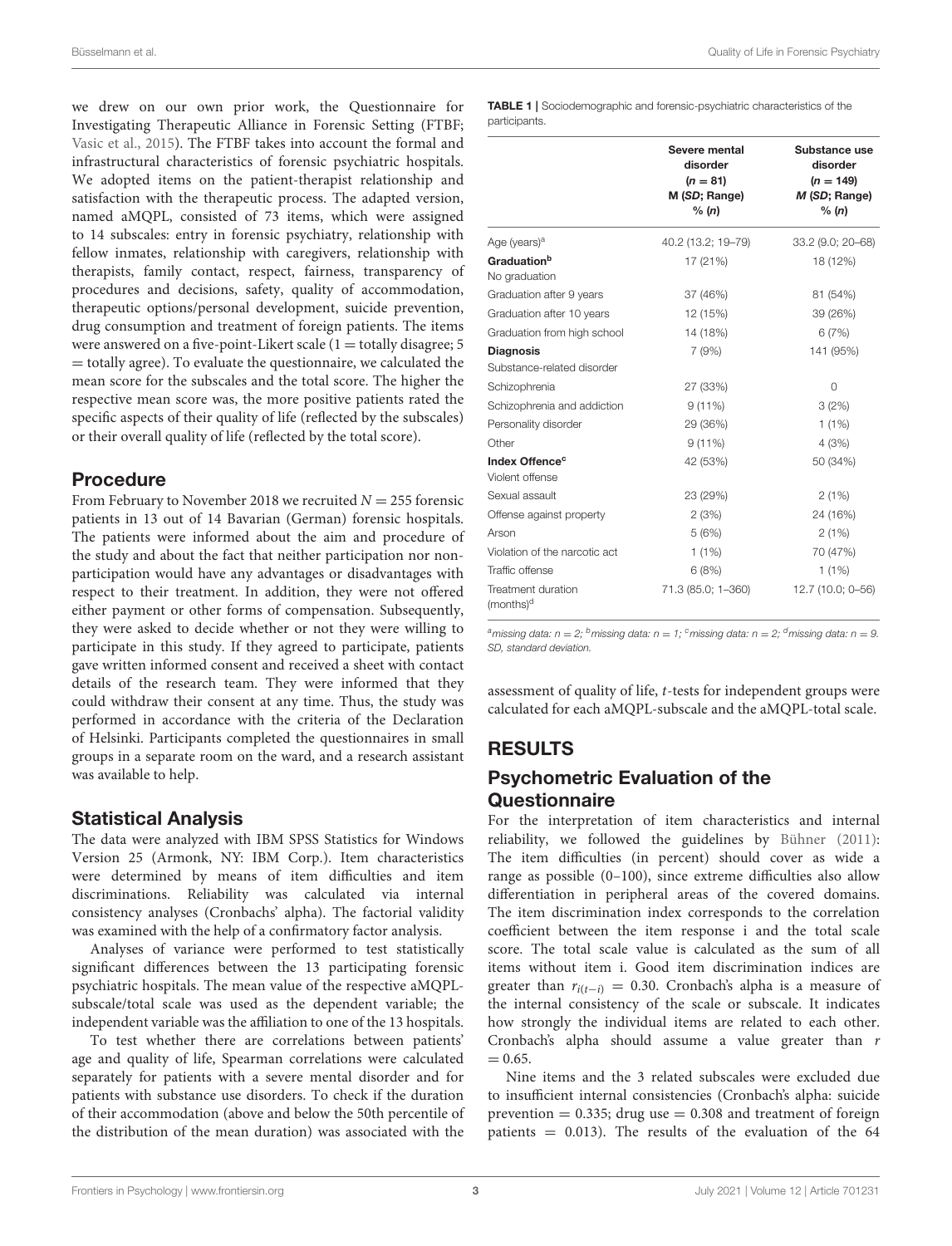<span id="page-3-0"></span>

| Scale                                   | $\alpha$ | Item                   |                                                                                                                                   | FL.      | $r_{i(t-i)}$ |
|-----------------------------------------|----------|------------------------|-----------------------------------------------------------------------------------------------------------------------------------|----------|--------------|
| Entry into forensic 0.599<br>psychiatry |          | $\mathbf{1}$           | When I first came into this hospital I felt looked after.                                                                         | $0.693*$ | 0.487        |
|                                         |          | $\mathbf{2}$           | During my first few days in this hospital, caregivers took a personal interest in me.                                             | $0.776*$ | 0.489        |
|                                         |          | 3                      | The induction process in this hospital helped me to know exactly what to expect in the<br>daily routine and when it would happen. | $0.385*$ | 0.333        |
|                                         |          | $\overline{4}$         | I felt extremely alone during my first 3 days. (-)                                                                                | $0.320*$ | 0.272        |
| Relationship with<br>fellow inpatients  | 0.678    | 5                      | Fellow inpatients are like friends to me.                                                                                         | $0.825*$ | 0.537        |
|                                         |          | 6                      | I trust my fellow inpatients.                                                                                                     | $0.825*$ | 0.603        |
|                                         |          | $\overline{7}$         | My fellow inpatients take advantage of me. $(-)$                                                                                  | $0.333*$ | 0.339        |
|                                         |          | 8                      | I have no problems with the other patients.                                                                                       | $0.378*$ | 0.375        |
| Relationship with<br>caregivers         | 0.843    | $\mathrel{\mathsf{g}}$ | Caregivers help me, when I need support.                                                                                          | $0.731*$ | 0.634        |
|                                         |          | 10                     | Caregivers trust me.                                                                                                              | $0.765*$ | 0.696        |
|                                         |          | 11                     | I trust the caregivers.                                                                                                           | $0.883*$ | 0.789        |
|                                         |          | 12                     | The relationship between the caregivers and patients is good.                                                                     | $0.670*$ | 0.606        |
| Relationship with<br>therapists         | 0.860    | 13                     | I get on well with my therapist.                                                                                                  | $0.805*$ | 0.763        |
|                                         |          | 14                     | My therapist wants the best for me.                                                                                               | $0.840*$ | 0.765        |
|                                         |          | 15                     | I like going to the individual sessions.                                                                                          | $0.717*$ | 0.635        |
|                                         |          | 16                     | I am afraid of my therapist. $(-)$                                                                                                | $0.449*$ | 0.447        |
|                                         |          | 17                     | I trust my therapist.                                                                                                             | $0.868*$ | 0.777        |
|                                         |          | 18                     | My therapist makes decisions I don't like. $(-)$                                                                                  | $0.551*$ | 0.519        |
|                                         |          | 19                     | My therapist takes time for me when I have an important concern, even outside of<br>individual sessions.                          | $0.570*$ | 0.504        |
| Family contact                          | 0.488    | 20                     | The staff at this hospital help me stay in touch with my family or friends.                                                       | $0.820*$ | 0.275        |
|                                         |          | 21                     | In this hospital, I can be visited often enough.                                                                                  | $0.503*$ | 0.482        |
|                                         |          | 22                     | The visiting time is too short. $(-)$                                                                                             | $0.161*$ | 0.194        |
| Respect                                 | 0.827    | 23                     | I've been treated respectfully in this hospital.                                                                                  | $0.767*$ | 0.651        |
|                                         |          | 24                     | The atmosphere in this hospital is nice and friendly.                                                                             | $0.668*$ | 0.600        |
|                                         |          | 25                     | My concerns are taken seriously at this hospital.                                                                                 | $0.729*$ | 0.664        |
|                                         |          | 26                     | Some of the treatment in this hospital is humiliating. $(-)$                                                                      | $0.535*$ | 0.517        |
|                                         |          | 27                     | The staff are argumentative toward the patients. $(-)$                                                                            | $0.526*$ | 0.526        |
|                                         |          | 28                     | I have been treated with respect at this hospital.                                                                                | $0.808*$ | 0.677        |
| Fairness                                | 0.817    | 29                     | In this hospital, all patients are treated equally.                                                                               | $0.870*$ | 0.745        |
|                                         |          | 30                     | The house rules apply to everyone; there are no exceptions.                                                                       | $0.721*$ | 0.648        |
|                                         |          | 31                     | My rights as defined by law are respected in this hospital.                                                                       | $0.624*$ | 0.494        |
|                                         |          | 32                     | In this hospital, everyone is punished for misconduct in the same way.                                                            | $0.722*$ | 0.682        |
|                                         |          | 33                     | All patients' rooms are checked with the same frequency.                                                                          | $0.500*$ | 0.482        |
| Transparency of                         | 0.810    | 34                     | In this hospital, decisions are not explained. $(-)$                                                                              | $0.581*$ | 0.536        |

#### TABLE 2 | Item characteristics and reliabilities of the adapted measuring the quality of prison life questionnaire.

procedures and decisions

(Continued)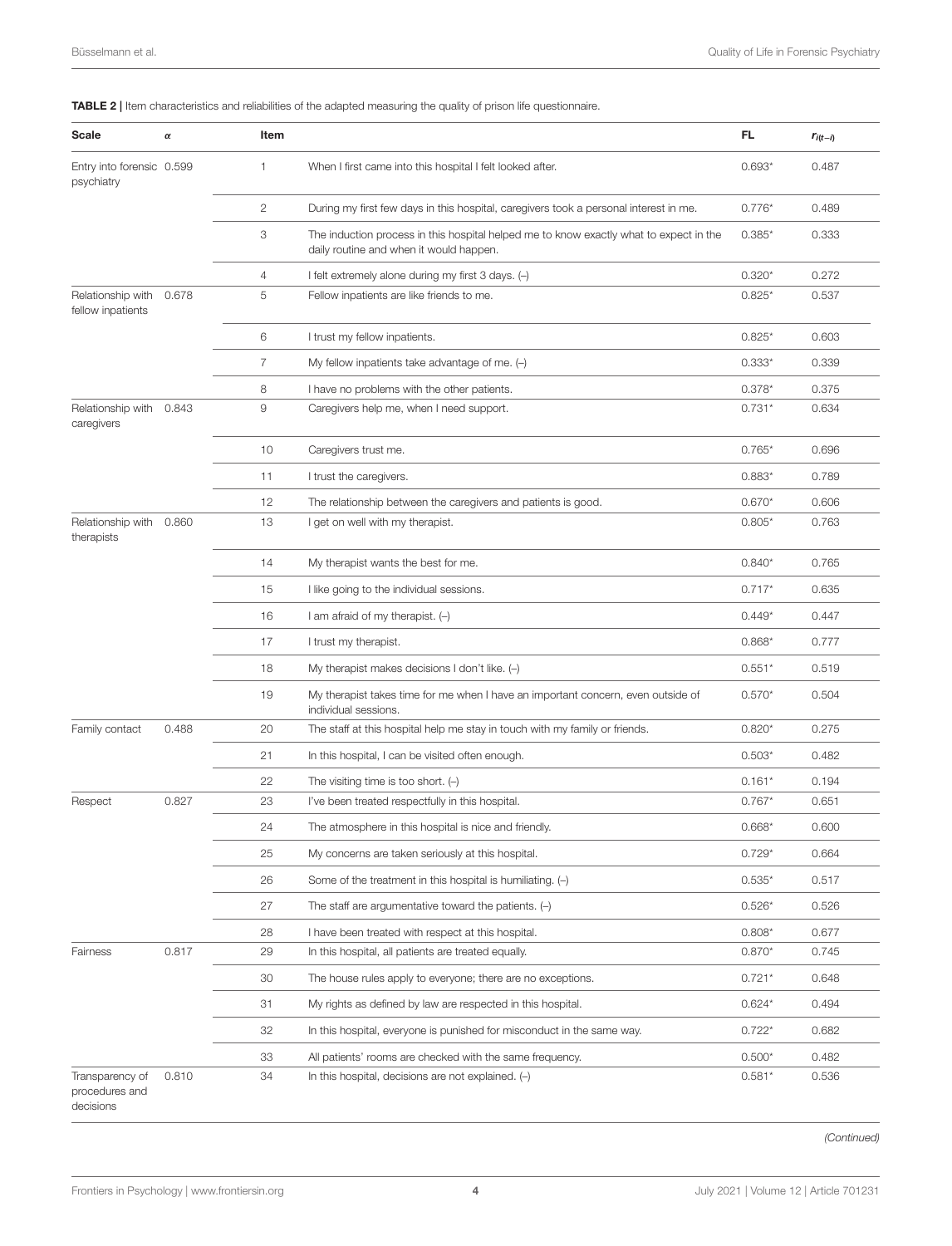#### TABLE 2 | Continued

| Scale                                          | $\pmb{\alpha}$ | Item |                                                                                               | FL       | $r_{i(t-i)}$ |
|------------------------------------------------|----------------|------|-----------------------------------------------------------------------------------------------|----------|--------------|
|                                                |                | 35   | The rules that apply in this hospital have been explained to me.                              | $0.594*$ | 0.538        |
|                                                |                | 36   | I know exactly what is expected of me.                                                        | $0.656*$ | 0.582        |
|                                                |                | 37   | When important decisions are made about me, it is explained to me how they have been<br>made. | $0.759*$ | 0.691        |
|                                                |                | 38   | I believe that I have no influence on the progress of my stay at the hospital. (-)            | $0.565*$ | 0.492        |
|                                                |                | 39   | When important decisions are made about me, I am involved.                                    | $0.597*$ | 0.538        |
|                                                |                | 40   | The procedures in the hospital are well-organized.                                            | $0.608*$ | 0.476        |
| Safety                                         | 0.800          | 41   | The staff at this hospital make me feel safe.                                                 | $0.784*$ | 0.618        |
|                                                |                | 42   | The staff react quickly in case of unexpected incidents and emergencies.                      | $0.424*$ | 0.392        |
|                                                |                | 43   | Bullying among patients is not tolerated in this hospital.                                    | $0.684*$ | 0.657        |
|                                                |                | 44   | Bullying of patients by staff is not tolerated in this hospital.                              | $0.605*$ | 0.548        |
|                                                |                | 45   | Patients are treated correctly in the crisis intervention room/isolation room.                | $0.579*$ | 0.505        |
|                                                |                | 46   | I feel safe from being assaulted in this hospital.                                            | $0.683*$ | 0.620        |
| Quality of<br>accommodation                    | 0.788          | 47   | My room is big enough.                                                                        | $0.499*$ | 0.438        |
|                                                |                | 48   | My room is well-equipped.                                                                     | $0.669*$ | 0.620        |
|                                                |                | 49   | The meals are good.                                                                           | $0.567*$ | 0.493        |
|                                                |                | 50   | I have the opportunity to cook for myself.                                                    | 0.270    | 0.226        |
|                                                |                | 51   | I have enough money at my personal dispotion.                                                 | $0.587*$ | 0.497        |
|                                                |                | 52   | The common rooms on the ward are clean and tidy.                                              | $0.429*$ | 0.361        |
|                                                |                | 53   | There are enough games (ludo, table football, etc.).                                          | $0.533*$ | 0.487        |
|                                                |                | 54   | The hospital offers enough opportunities to stay physically fit.                              | $0.543*$ | 0.475        |
|                                                |                | 55   | There are plenty of frequent activities (baking cookies, excursions, etc.).                   | $0.547*$ | 0.464        |
|                                                |                | 56   | I have adequate opportunities to take care of myself.                                         | $0.453*$ | 0.405        |
|                                                |                | 57   | I have adequate opportunities to keep my room clean.                                          | $0.503*$ | 0.472        |
| Therapeutic<br>options/Personal<br>development | 0.853          | 59   | In this hospital, they help me avoid getting into conflict with the law after being released. | $0.725*$ | 0.638        |
|                                                |                | 60   | I am encouraged to confront my offenses.                                                      | $0.769*$ | 0.694        |
|                                                |                | 61   | I am encouraged to set goals and work toward them.                                            | $0.752*$ | 0.660        |
|                                                |                | 62   | My time here in the hospital is a chance for me to change.                                    | $0.727*$ | 0.709        |
|                                                |                | 63   | On the whole, I am just spending my time here instead of making use of it. $(-)$              | $0.616*$ | 0.582        |
|                                                |                | 64   | I benefit from the therapies that are offered.                                                | $0.774*$ | 0.714        |
|                                                |                | 65   | I regularly participate in the offered therapies.                                             | $0.410*$ | 0.374        |

α, Cronbach's alpha as indicator of internal consistency; FL, standardized factor loadings; \*p < 0.05, r<sub>i(t−i)</sub>, item discrimination index.

remaining items and 11 subscales can be found in **[Table 2](#page-3-0)**. Item difficulties ranged between 33.8 and 64.6. The reliability of the total scale can be rated as excellent (Cronbach's alpha of the total score:  $r = 0.953$ ).

Factor structure was tested by confirmatory factor analysis and is given  $[Chi^2(1897) = 3442.143; p < 0.001; Bollen-Stine$ bootstrap-corrected  $p = 0.008$ ; RMSEA = 0.067; 90% confidence interval: 0.064–0.071; for interpretation: good models have values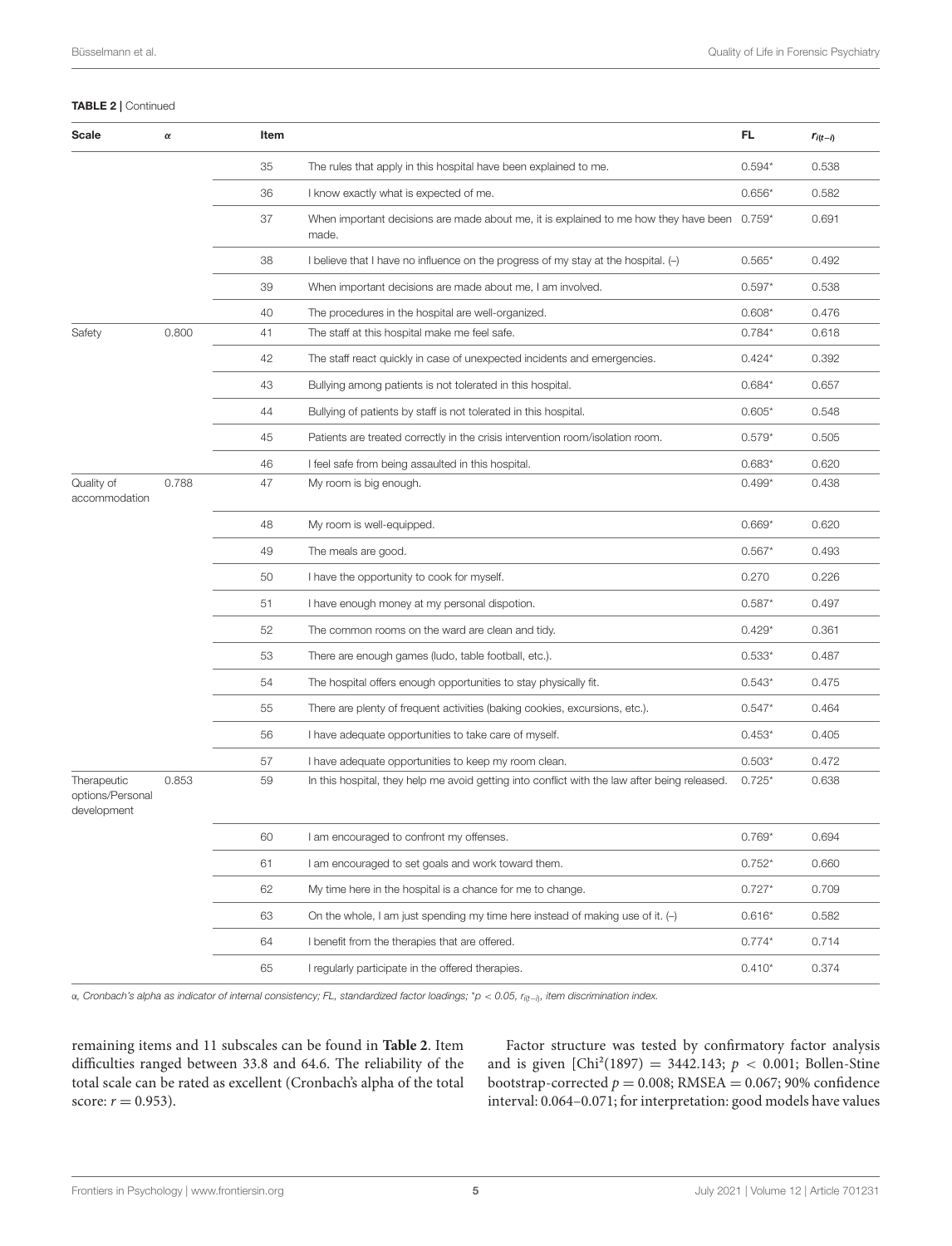

<span id="page-5-0"></span>RMSEA  $\leq$  0.08]. Significant standardized factor loadings are listed in **[Table 2](#page-3-0)**.

## Test of Responsiveness: Differences Between Forensic Psychiatric Hospitals

As can be seen in **[Figure 1](#page-5-0)**, significant differences were found between the 13 participating forensic psychiatric hospitals in the following subscales: entry into forensic psychiatry  $[F_{(12, 242)}]$  $= 1.993; p = 0.026;$  part. Eta<sup>2</sup> = 0.090], fairness [ $F_{(12, 241)}$  = 1.982;  $p = 0.026$ ; part. Eta<sup>2</sup> = 0.090], quality of accommodation  $[F_{(12, 242)} = 4.164; p < 0.001;$  part. Eta<sup>2</sup> = 0.171] and therapeutic options/personal development  $[F(12, 241) = 1.870; p = 0.039;$  part.  $Eta^2 = 0.085$ .

## Test of Responsiveness: Associations Between Quality of Life and Patients' Age and Duration of Hospital Stay

For patients with severe mental disorders, the analyses further showed, that there was a significant negative correlation between the patients' age and the subscale family contact (Spearman's  $\rho =$  $-0.222$ ,  $p = 0.049$ ). For patients with substance use disorders we found significant positive correlations between the patients' age and the subscales fairness (Spearman's  $\rho = 0.207$ ,  $p = 0.011$ ) and quality of accommodation (Spearman's  $\rho = 0.172$ ,  $p = 0.036$ ).

The duration of the hospital stay also influenced quality of life. Patients with severe mental disorders, who were accommodated in a forensic psychiatric hospital for 43 months or more rated entry in forensic psychiatry  $[t_{(70)} = -2.622; p = 0.011; d_{Cohen}$  $=$  -0.627], relationship with caregivers  $[t_{(70)} = -2.107; p$  $= 0.039; d_{Cohen} = -0.504$ , transparency of procedures and decisions  $[t_{(70)} = -3.034; p = 0.003; d_{Cohen} = -0.725]$  and therapeutic options/personal development  $[t_{(70)} = -2.257; p$  $= 0.027$ ;  $d_{Cohen} = -0.540$ ] more positive than patients who were accommodated for a shorter period of time (<43 months). Patients with substance use disorders who were accommodated for 12 or more months rated the quality of life more negatively than patients with a shorter length of stay, total score  $[t_{(146)}]$  $= 2.083; p = 0.039; d_{Cohen} = 0.345$ . The same applied to the subscales relationships with therapists  $[t_{(128,838)} = 2.301; p =$ 0.023;  $d_{Cohen} = 0.405$ , respect  $[t_{(146)} = 2.361; p = 0.020; d_{Cohen}$  $= 0.391$ ], and transparency of procedures and decisions  $[t_{(146)} =$ 3.153;  $p = 0.002$ ;  $d_{Cohen} = 0.522$ ].

## **DISCUSSION**

This study aimed to analyze the psychometric properties of a translated and adapted version of the Measuring the Quality of Prison Life questionnaire [\(Liebling et al., 2011\)](#page-6-2). The analysis of the psychometric properties of the adapted German questionnaire revealed good to excellent values for reliability and a confirmatory factor analysis confirmed the factor structure.

We found significant differences between the participating hospitals in the subscales entry into forensic psychiatry, fairness, quality of accommodation and therapeutic options/personal development. Because the aMQPL questionnaire allows the current quality of life at individual forensic psychiatric hospitals to be assessed, the aMQPL can be used in the future both to inform staff if any areas still need to be optimized and to compare conditions between hospitals.

Furthermore, our study shows that the age of patients in forensic psychiatric hospitals affects their quality of life. Young patients with substance use disorders feel treated more unfair than older patients. This finding gives rise to the question whether younger patients' concerns may be taken not so serious than older patients' concerns. In addition, young patients with substance use disorders rate the quality of accommodation significantly more negatively than older patients. One possible explanation for this difference may be that the living conditions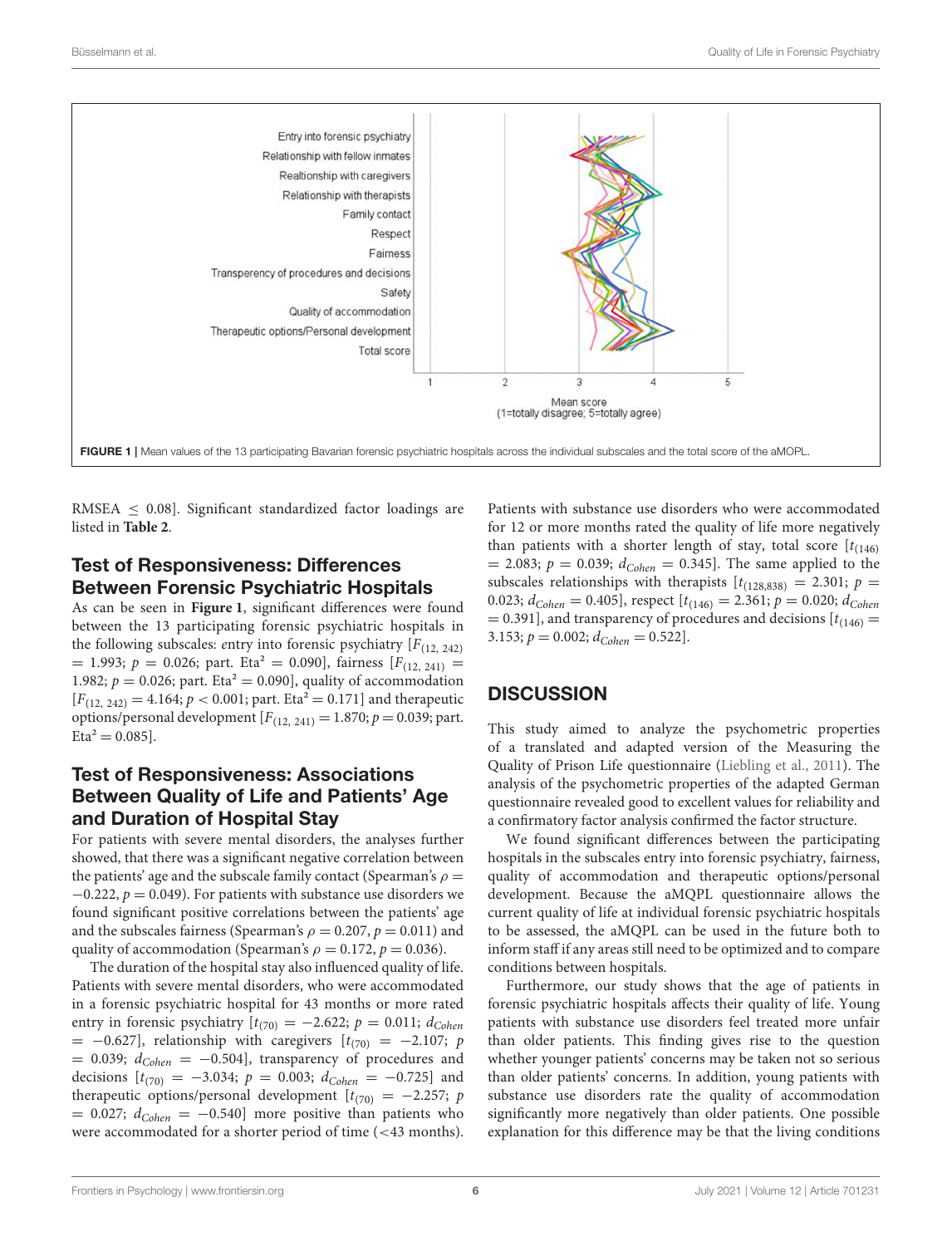and recreational opportunities available to young patients are not age-appropriate.

Patients with severe mental disorders rate their quality of life more positively the longer they have been detained in a forensic hospital  $(>3.5$  years). The reason for that could be a therapeutically unintentional habituation to the forensic hospital. Being locked up for a long time creates helplessness, and over the years patients may become increasingly worried that they will not be able to cope with the practical demands of life outside the forensic hospital. Therapists and caregivers can try to reverse this effect of hospitalization by carefully preparing patients for discharge and relieving their worries about their new life "on the outside."

In conclusion, a high quality of life should be ensured in forensic psychiatric hospitals to promote the best possible course of therapy. And the aMQPL appears to be a suitable selfassessment instrument for evaluating patients' quality of life. The developed questionnaire can be used with two different intentions: (a) to monitor the current status and further development of an individual forensic psychiatric hospital or (b) as an instrument to compare different forensic psychiatric hospitals with each other.

#### Limitations

This study has some limitations. First, the sample consisted only German forensic psychiatric patients, so the results cannot be generalized to general psychiatric patients or forensic patients from other countries. Second, self-reported data can result in various biases.

#### **REFERENCES**

- <span id="page-6-16"></span>Bühner, M. (2011). Einführung in die Test-und Fragebogenkonstruktion. München: Pearson Deutschland GmbH.
- <span id="page-6-15"></span>Büsselmann, M., Nigel, S., Otte, S., Lutz, M., Franke, I., Dudeck, M., et al. (2020). High quality of life reduces depression, hopelessness, and suicide ideations in patients in forensic psychiatry. Front. Psychiatry 10:1014. doi: [10.3389/fpsyt.2019.01014](https://doi.org/10.3389/fpsyt.2019.01014)
- <span id="page-6-6"></span>Crewe, B., Liebling, A., and Hulley, S. (2015). Staff-prisoner relationships, staff professionalism, and the use of authority in public-and private-sector prisons. Law Soc. Inquiry. 40, 309–344. doi: [10.1111/lsi.12093](https://doi.org/10.1111/lsi.12093)
- <span id="page-6-14"></span>de Vries, M. G., Brazil, I. A., Tonkin, M., and Bulten, B. H. (2016). Ward climate within a high secure forensic psychiatric hospital: perceptions of patients and nursing staff and the role of patient characteristics. Arch. Psychiatric Nurs. 30, 342–349. doi: [10.1016/j.apnu.2015.12.007](https://doi.org/10.1016/j.apnu.2015.12.007)
- <span id="page-6-0"></span>Dessecker, A. (2008). Lebenslange Freiheitsstrafe, Sicherungsverwahrung und Unterbringung in einem psychiatrischen Krankenhaus: Dauer und Gründe der Beendigung im Jahr 2006. Wiesbaden: Kriminologische Zentralstelle e.V.
- <span id="page-6-8"></span>Johnsen, B., Granheim, P. K., and Helgesen, J. (2011). Exceptional prison conditions and the quality of prison life: prison size and prison culture in Norwegian closed prisons. Europ. J. Crimin. 8, 515–529. doi: [10.1177/1477370811413819](https://doi.org/10.1177/1477370811413819)
- <span id="page-6-3"></span>Leeson, S., Rynne, J., Smith, C., and Adams, Y. (2015). Incarcerating aboriginal and torres strait islander women in australia: finding a balance in defining the 'just prison'. Austral. Indigen. Law Rev. 19, 76–96.
- <span id="page-6-1"></span>Lehmann, A. (1983). The well-being of chronic mental patients. Arch. Gen. Psychiatry 40, 369–373. doi: [10.1001/archpsyc.1983.01790040023003](https://doi.org/10.1001/archpsyc.1983.01790040023003)

# DATA AVAILABILITY STATEMENT

The raw data supporting the conclusions of this article will be made available by the authors, without undue reservation.

## ETHICS STATEMENT

The studies involving human participants were reviewed and approved by Ethics Committee of the University Ulm, Germany. The patients/participants provided their written informed consent to participate in this study.

# AUTHOR CONTRIBUTIONS

MD, JS, and MB designed the study. MB collected the data and wrote the initial draft of the manuscript. MB, JS, and ML analyzed the data. MB, JS, and LT interpreted the data. All authors had full access to all the data in the study and take responsibility for the integrity and accuracy of the data analysis, contributed to read, and approve the final version of the manuscript.

## FUNDING

This study was funded by the Bavarian State Ministry for Family, Labor and Social Affairs, Germany.

## ACKNOWLEDGMENTS

We thank Jacquie Klesing, Medical-Editor, and Translator and Board-certified Editor in the Life Sciences (ELS), for editing assistance with the manuscript.

- <span id="page-6-5"></span>Liebling, A. (2009). "Moralische Leistung und Auswirkungen von Gefangensch," in Neue Kriminalpolitik 14–20. doi: [10.5771/0934-9200-2009-1-14](https://doi.org/10.5771/0934-9200-2009-1-14)
- <span id="page-6-7"></span>Liebling, A., Durie, L., Stiles, A., and Tait, S. (2005). "Revisiting prison suicide: the role of fairness and distress," in The Effects of Imprisonmen,t 209–231.
- <span id="page-6-2"></span>Liebling, A., Hulley, S., and Crewe, B. (2011). "Conceptualising and measuring the quality of prison life," in The SAGE Handbook of Criminological Research Methods 358–372. doi: [10.4135/9781446268285.n24](https://doi.org/10.4135/9781446268285.n24)
- <span id="page-6-10"></span>Nieuwenhuizen, C. V., Schene, A. H., and Koeter, M. W. J. (2002). Quality of life in forensic psychiatry: an unreclaimed territory? Int. Rev. Psychiatry 14, 198–202. doi: [10.1080/09540260220144993](https://doi.org/10.1080/09540260220144993)
- <span id="page-6-9"></span>Radoschewski, M. (2000). Gesundheitsbezogene lebensqualität–konzepte und maße. Bundesgesundheitsblatt-Gesundheitsforschung-Gesundheitsschutz. 43, 165–189. doi: [10.1007/s001030050033](https://doi.org/10.1007/s001030050033)
- <span id="page-6-12"></span>Sampson, S., Edworthy, R., Vollm, B. A., and Bulten, E. (2016). Long-term forensic mental health services: an exploratory comparison of 18 European countries. Int. J. Forens. Mental Health [15, 333–351. doi: 10.1080/14999013.2016.122](https://doi.org/10.1080/14999013.2016.1221484) 1484
- <span id="page-6-11"></span>Schalast, N., Redies, M., Collins, M., Stacey, J., and Howells, K. (2008). EssenCES, a short questionnaire for assessing the social climate of forensic psychiatric wards. [Crim. Behav. Mental Health](https://doi.org/10.1002/cbm.677) 18, 49–58. doi: 10.1002/cb m.677
- <span id="page-6-13"></span>Schel, S. H. H., Bouman, Y. H. A., and Bulten, B. H. (2015). Quality of life in long-term forensic psychiatric care: comparison of self-report and proxy assessments. Arch. Psychiatric Nurs[. 29, 162–167. doi: 10.1016/j.apnu.2015.0](https://doi.org/10.1016/j.apnu.2015.01.004) 1.004
- <span id="page-6-4"></span>Skar, M., Lokdam, N., Liebling, A., Muriqi, A., Haliti, D., Rushiti, F., et al. (2019). Quality of prison life, violence and mental health in dubrava